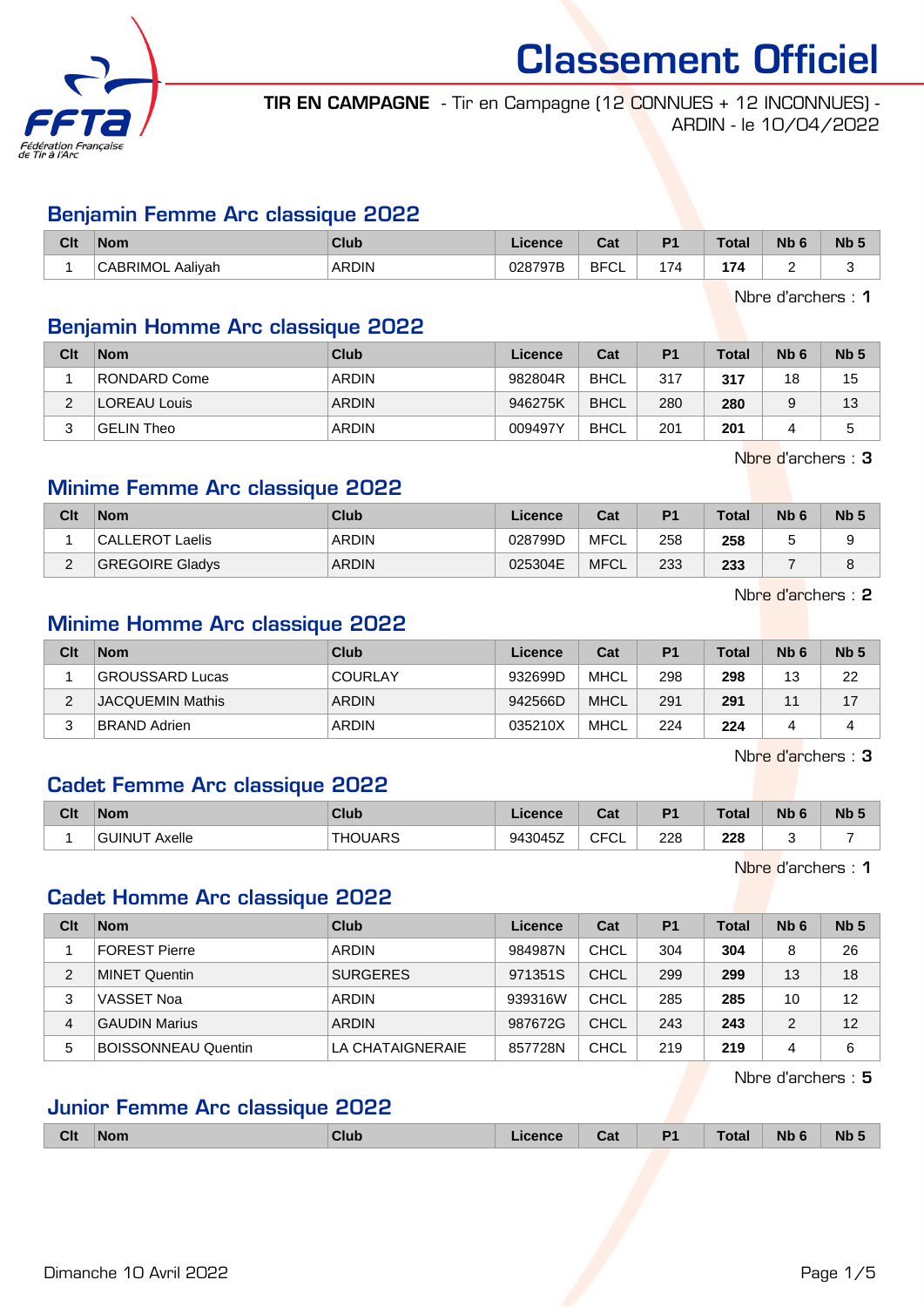

TIR EN CAMPAGNE - Tir en Campagne (12 CONNUES + 12 INCONNUES) - ARDIN - le 10/04/2022

#### Junior Femme Arc classique 2022 (Suite)

| Clt                | <b>Nom</b>     | <b>Club</b>  | Licence | Cat         | D <sub>1</sub> | <b>Total</b> | N <sub>b</sub> 6 | N <sub>b</sub> <sub>5</sub> |
|--------------------|----------------|--------------|---------|-------------|----------------|--------------|------------------|-----------------------------|
|                    | PITTE Coralyne | ARDIN        | 813675E | <b>JFCL</b> | 291            | 291          |                  | 16                          |
| $\sim$<br><u>_</u> | RONDARD Norah  | <b>ARDIN</b> | 035960M | <b>JFCL</b> | 131            | 131          |                  | ⌒                           |

Nbre d'archers : 2

## Junior Homme Arc classique 2022

| Clt | <b>Nom</b>            | Club         | Licence | Cat         | P <sub>1</sub> | <b>Total</b> | Nb <sub>6</sub> | Nb <sub>5</sub> |
|-----|-----------------------|--------------|---------|-------------|----------------|--------------|-----------------|-----------------|
|     | <b>SALARD Gautier</b> | <b>ARDIN</b> | 919625T | JHCL        | 320            | 320          | 9               | 24              |
| ົ   | <b>PLANCHET Erwan</b> | <b>ARDIN</b> | 819159R | <b>JHCL</b> | 274            | 274          | 4               | 15              |
| ົ   | <b>FOREST Louis</b>   | <b>ARDIN</b> | 799905M | JHCL        | 230            | 230          |                 | 10              |

Nbre d'archers : 3

#### Senior 1 Femme Arc classique 2022

| 385692F<br><b>ARDIN</b><br><br>GREL<br><b>IFR</b><br>Magali<br>ີ | 0.150<br>◡∟<br>. | 175 | 175 |  |
|------------------------------------------------------------------|------------------|-----|-----|--|

Nbre d'archers : 1

## Senior 1 Homme Arc classique 2022

| Clt | <b>Nom</b>               | Club                          | Licence | Cat                | P <sub>1</sub> | <b>Total</b> | Nb <sub>6</sub> | Nb <sub>5</sub> |
|-----|--------------------------|-------------------------------|---------|--------------------|----------------|--------------|-----------------|-----------------|
|     | TISSEROND Maxime         | <b>ARDIN</b>                  | 776030L | S <sub>1</sub> HCL | 341            | 341          | 17              | 24              |
| 2   | <b>BELLIN Alois</b>      | <b>POITIERS</b>               | 663632P | S <sub>1</sub> HCL | 296            | 296          | 9               | 17              |
| 3   | <b>HILLAIRET Anthony</b> | AULNAY DE<br><b>SAINTONGE</b> | 457728F | S <sub>1</sub> HCL | 272            | 272          | 9               | 10              |
| 4   | <b>MORILLE Francois</b>  | <b>ARDIN</b>                  | 031140Y | S <sub>1</sub> HCL | 272            | 272          | 9               | 10              |

Nbre d'archers : 4

# Senior 2 Femme Arc classique 2022

| <b>Clt</b> | <b>Nom</b>         | <b>Club</b>  | Licence | $\sim$<br>ua             | D <sub>1</sub> | Total         | <b>N<sub>b</sub></b> | Nb <sub>5</sub> |
|------------|--------------------|--------------|---------|--------------------------|----------------|---------------|----------------------|-----------------|
|            | TISSEROND Fabienne | <b>ARDIN</b> | 234537G | S <sub>2</sub> FCI<br>◡∟ | 281            | 281<br>$\sim$ | 10                   | $\overline{a}$  |

Nbre d'archers : 1

## Senior 2 Homme Arc classique 2022

| Clt           | <b>Nom</b>                 | Club             | Licence | Cat                | P <sub>1</sub> | <b>Total</b> | Nb <sub>6</sub> | Nb <sub>5</sub> |
|---------------|----------------------------|------------------|---------|--------------------|----------------|--------------|-----------------|-----------------|
|               | <b>QUERON Fabien</b>       | <b>ARDIN</b>     | 294403D | S <sub>2</sub> HCL | 292            | 292          | 10              | 16              |
| $\mathcal{P}$ | <b>PIERRE Sebastien</b>    | <b>TALLUD</b>    | 812845C | S <sub>2</sub> HCL | 272            | 272          |                 | 16              |
| 3             | <b>MINET Guillaume</b>     | <b>SURGERES</b>  | 971348N | S <sub>2</sub> HCL | 249            | 249          | 4               | 12              |
| 4             | TALON Pascal               | LA CHATAIGNERAIE | 786297W | S <sub>2</sub> HCL | 205            | 205          | 3               | 3               |
| 5             | <b>SIGNORI Olivier</b>     | LA CHATAIGNERAIE | 883960B | S <sub>2</sub> HCL | 205            | 205          | 2               | 9               |
| 6             | <b>CHASSERIAU Francois</b> | <b>TALLUD</b>    | 855464C | S <sub>2</sub> HCL | 200            | 200          | 2               | 7               |

Nbre d'archers : 6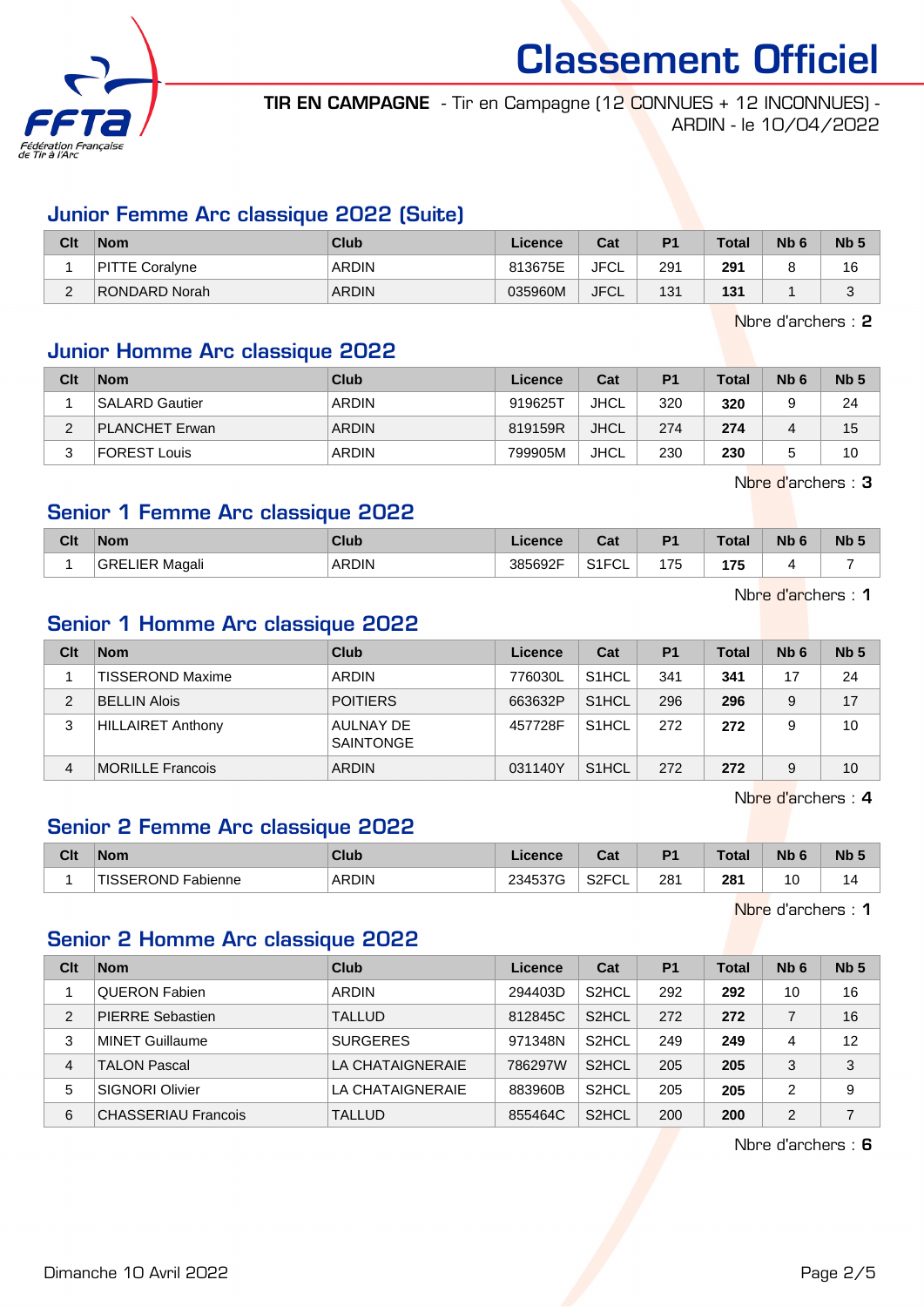

TIR EN CAMPAGNE - Tir en Campagne (12 CONNUES + 12 INCONNUES) - ARDIN - le 10/04/2022

#### Senior 3 Femme Arc classique 2022

| Clt | <b>Nom</b>                | Club         | <b>Ticence</b> | ີ່<br>uai            | D <sub>1</sub> | <b>Total</b> | Nb | <b>Nb</b> |
|-----|---------------------------|--------------|----------------|----------------------|----------------|--------------|----|-----------|
|     | <b>CANTIN</b><br>' Nadine | <b>ARDIN</b> | 096620X        | 0.0001<br>త3⊧′<br>◡∟ | 240            | 240          |    |           |

Nbre d'archers : 1

## Senior 3 Homme Arc classique 2022

| Clt         | <b>Nom</b>       | Club          | ∟icence⊦ | Cat   | P <sub>1</sub> | Total | Nb <sub>6</sub> | N <sub>b</sub> 5 |
|-------------|------------------|---------------|----------|-------|----------------|-------|-----------------|------------------|
|             | DEBARE Jean Marc | <b>LOUDUN</b> | 931025J  | S3HCL | 278            | 278   | 10              |                  |
| $\sim$<br>- | CANTIN Claude    | <b>ARDIN</b>  | 096621Y  | S3HCL | 270            | 270   |                 | о                |

Nbre d'archers : 2

## Pro-first1

|           | Clt | <b>Nom</b>                      | <b>Club</b>  | icence  | $\sim$<br>uai | D <sub>1</sub> | Total | <b>Nb</b> | Nb <sub>5</sub>      |
|-----------|-----|---------------------------------|--------------|---------|---------------|----------------|-------|-----------|----------------------|
| __<br>- - |     | ੇ∨rille<br><b>FROT C</b><br>CAI | <b>ARDIN</b> | 034788N | S2            | 255            | 255   |           | $\overline{ }$<br>ιu |

Nbre d'archers : 1

#### Junior Femme Arc à poulies 2022

| Clt | <b>Nom</b>                       | Club         | <b>Ticence</b> | r.,<br>⊍a   | D <sub>4</sub> | <b>Total</b> | Nb           | <b>N<sub>b</sub></b> |
|-----|----------------------------------|--------------|----------------|-------------|----------------|--------------|--------------|----------------------|
|     | $\sim$<br><b>HAIGNE</b><br>∟oise | <b>ARDIN</b> | 832666X        | <b>JFCC</b> | 343            | 343          | 20<br>$\sim$ | 24                   |

Nbre d'archers : 1

#### Senior 1 Femme Arc à poulies 2022

| Clt      | <b>Nom</b>         | Club         | Licence | Cat                | P1  | <b>Total</b> | N <sub>b</sub> <sub>6</sub> | Nb <sub>5</sub> |
|----------|--------------------|--------------|---------|--------------------|-----|--------------|-----------------------------|-----------------|
|          | TISSEROND Juliette | <b>ARDIN</b> | 933649L | S1FCO              | 368 | 368          | 27                          | 28              |
| <u>_</u> | DAUDIN Maelys      | LA ROCHELLE  | 972045W | S <sub>1</sub> FCO | 224 | 224          |                             | a<br>ັ          |

Nbre d'archers : 2

### Senior 1 Homme Arc à poulies 2022

| Clt         | <b>Nom</b>              | Club          | Licence | Cat                | P <sub>1</sub> | <b>Total</b> | Nb <sub>6</sub> | N <sub>b</sub> 5 |
|-------------|-------------------------|---------------|---------|--------------------|----------------|--------------|-----------------|------------------|
|             | SERIS Bastien           | SAINT SAUVANT | 613837P | S <sub>1</sub> HCO | 375            | 375          | 36              | 18               |
| $\sim$<br>- | <b>BRIANCEAU Benoit</b> | <b>ARDIN</b>  | 797487J | S <sub>1</sub> HCO | 358            | 358          | 19              | 33               |

Nbre d'archers : 2

## Senior 2 Homme Arc à poulies 2022

| Clt | <b>Nom</b>           | Club              | Licence | Cat                            | P <sub>1</sub> | <b>Total</b> | N <sub>b</sub> 6 | Nb <sub>5</sub> |
|-----|----------------------|-------------------|---------|--------------------------------|----------------|--------------|------------------|-----------------|
|     | <b>BURGAUD Frank</b> | <b>ARDIN</b>      | 824077L | S <sub>2</sub> HCO             | 374            | 374          | 27               | 32              |
| 2   | <b>QUENTON Alain</b> | LA CRECHE         | 720648N | S <sub>2</sub> H <sub>CO</sub> | 358            | 358          | 23               | 26              |
| 3   | EVRARD Jerome        | ROCHEFORT SUR MER | 294501K | S <sub>2</sub> HCO             | 357            | 357          | 23               | 27              |
| 4   | SALARD Ludovic       | <b>ARDIN</b>      | 910759F | S <sub>2</sub> H <sub>CO</sub> | 354            | 354          | 28               | 14              |
| 5   | <b>GRIP Ludovic</b>  | <b>SURGERES</b>   | 777494C | S <sub>2</sub> HCO             | 342            | 342          | 16               | 32              |
| 6   | RONDARD David        | <b>ARDIN</b>      | 000434X | S <sub>2</sub> HCO             | 336            | 336          | 11               | 33              |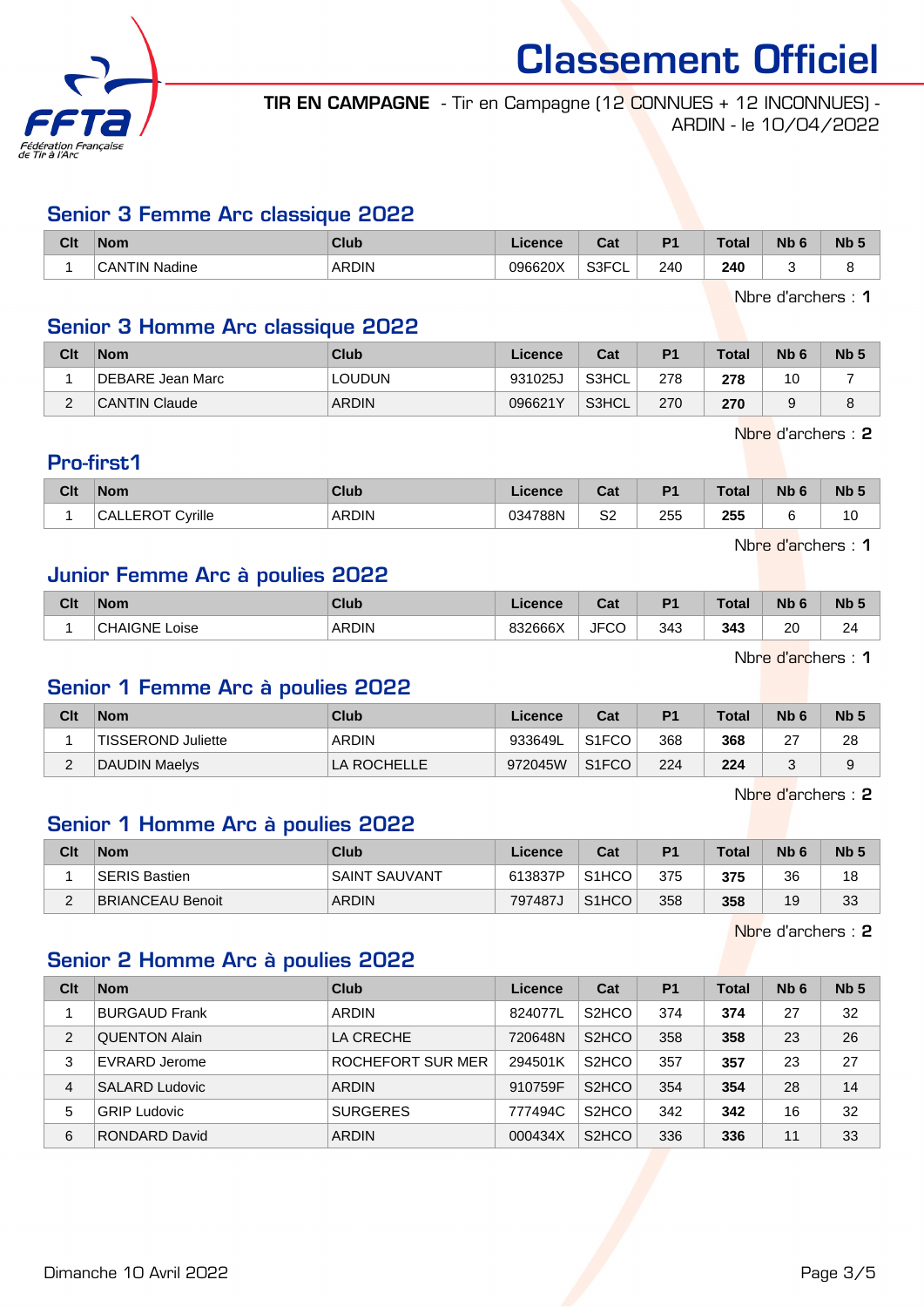

TIR EN CAMPAGNE - Tir en Campagne (12 CONNUES + 12 INCONNUES) - ARDIN - le 10/04/2022

## Senior 2 Homme Arc à poulies 2022 (Suite)

| Clt | <b>Nom</b>         | Club             | Licence | Cat                | P <sub>1</sub> | Total | N <sub>b</sub> 6 | Nb <sub>5</sub>       |
|-----|--------------------|------------------|---------|--------------------|----------------|-------|------------------|-----------------------|
|     | WILLEKENS Frederic | LA CHATAIGNERAIE | 804481L | S <sub>2</sub> HCO | 319            | 319   |                  | <b>04</b><br><u>.</u> |
|     | GROUSSARD Frederic | <b>COURLAY</b>   | 759502W | S <sub>2</sub> HCO | 314            | 314   |                  | 19                    |

Nbre d'archers : 8

## Senior 3 Homme Arc à poulies 2022

| Clt | Nom                | <b>Club</b>       | .icence | <b>Dol</b><br>uai | D.  | <b>Total</b> | <b>Nb</b>   | <b>N<sub>b</sub></b> |
|-----|--------------------|-------------------|---------|-------------------|-----|--------------|-------------|----------------------|
|     | MARTINEAU Donatien | ROCHEFORT SUR MER | 439558F | S3HCO             | 362 | 362          | $\sim$<br>∠ | nn<br>∠∪             |

Nbre d'archers : 1

#### Senior 1 Femme Bare Bow 2022

| Clt | Nom                          | <b>Club</b>          | icence  | $\sim$<br>val | D <sub>4</sub> | Total         | Nb | <b>Nb</b> |
|-----|------------------------------|----------------------|---------|---------------|----------------|---------------|----|-----------|
|     | .UE<br>Claire<br>c0<br>DUCHA | AN.<br><b>JAUNAY</b> | 018930B | S1FBB         | 178            | 178<br>$\sim$ |    |           |

Nbre d'archers : 1

## Senior 2 Femme Bare Bow 2022

| Clt | <b>Nom</b>        | Club                 | Licence | Cat                | D <sub>1</sub> | <b>Total</b> | N <sub>b</sub> 6 | Nb <sub>5</sub> |
|-----|-------------------|----------------------|---------|--------------------|----------------|--------------|------------------|-----------------|
|     | LAFAURIE Cecile   | <b>CHATELLERAULT</b> | 350747X | S <sub>2</sub> FBB | 283            | 283          | 18               | $4 -$           |
|     | MARCADET Severine | <b>ARDIN</b>         | 984980F | S <sub>2</sub> FBB | 220            | 220          | -                | 6               |

Nbre d'archers : 2

# Senior 2 Homme Bare Bow 2022

| Clt            | <b>Nom</b>               | Club            | Licence | Cat                | <b>P1</b> | <b>Total</b> | N <sub>b</sub> 6 | Nb <sub>5</sub> |
|----------------|--------------------------|-----------------|---------|--------------------|-----------|--------------|------------------|-----------------|
|                | <b>DURIVEAU Nicolas</b>  | <b>ARDIN</b>    | 792636L | S <sub>2</sub> HBB | 315       | 315          | 16               | 18              |
| $\overline{2}$ | <b>FOREST Pascal</b>     | <b>ARDIN</b>    | 819186V | S <sub>2</sub> HBB | 294       | 294          | 11               | 15              |
| 3              | SOUCHAUD Jerome          | JAUNAY CLAN     | 026587Z | S <sub>2</sub> HBB | 258       | 258          | 5                | 15              |
| 4              | <b>BOURDALEIX Julien</b> | <b>SURGERES</b> | 978096Y | S <sub>2</sub> HBB | 232       | 232          | 5                | 9               |
| 5              | <b>MUSSIER Laurent</b>   | <b>SURGERES</b> | 837652S | S <sub>2</sub> HBB | 199       | 199          |                  | 9               |
| 6              | <b>DAUDIN Thierry</b>    | <b>SURGERES</b> | 994879R | S <sub>2</sub> HBB | 192       | 192          | 3                | 6               |

Nbre d'archers : 6

# Senior 3 Femme Bare Bow 2022

| Clt | <b>Nom</b>         | Club         | Licence | ີລະ<br>⊍a | D <sub>1</sub> | <b>Total</b> | <b>Nb</b> | <b>Nb</b> |
|-----|--------------------|--------------|---------|-----------|----------------|--------------|-----------|-----------|
|     | Chantal<br>LOISEAU | ` BLANC<br>ᄂ | 313354C | S3FBB     | 265            | 265          |           |           |

Nbre d'archers : 1

### Senior 3 Homme Bare Bow 2022

| Clt | <b>Nom</b>        | Club              | Licence | Cat   | P <sub>1</sub> | Total | N <sub>b</sub> 6 | Nb <sub>5</sub> |
|-----|-------------------|-------------------|---------|-------|----------------|-------|------------------|-----------------|
|     | GUILLEMET Bruno   | LA CRECHE         | 827072S | S3HBB | 271            | 271   |                  | 18              |
|     | DELOBELLE Patrick | ROCHEFORT SUR MER | 703599G | S3HBB | 231            | 231   |                  | 11              |